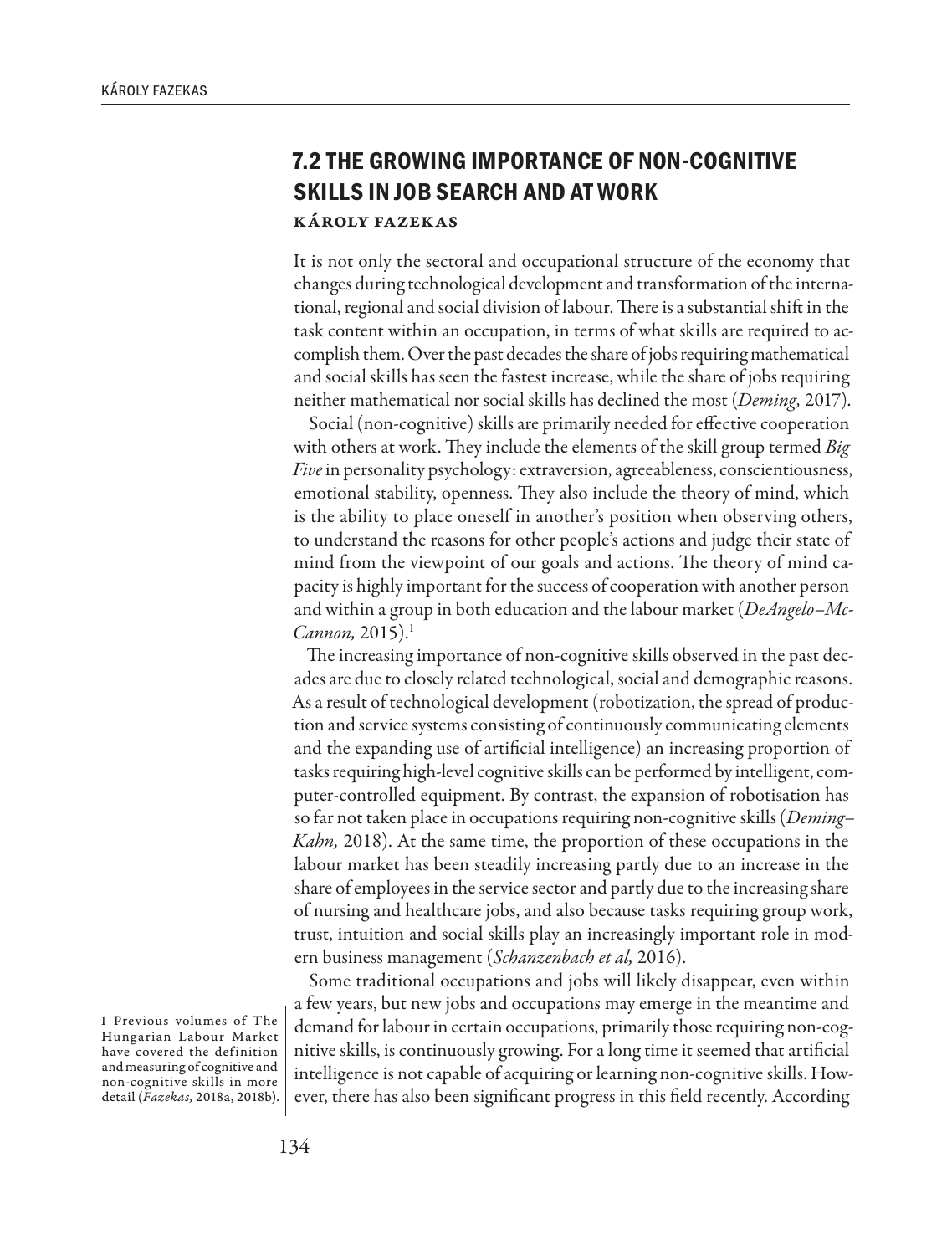to forecasts based on results of the most recent developments, robots with non-cognitive skills will increasingly be able to undertake the necessary tasks in a wide range of personal services, nursing, elderly care, healthcare, trade and the creative industries (*Morgan et al,* 2019).

Considering the expansion of robotization, it is essential that young people possess the motivation and abilities necessary for learning the latest skills. Furthermore, it will be necessary to undertake continuous analysis to reveal changes in the content of occupations in a labour market and support teachers and educational policy makers in adapting to changes by developing curricula and methodology (*Alabdulkareem et al,* 2018).

Although the majority of non-cognitive skills are linked to hereditary traits, several empirical studies report that parents, the environment and school are able to develop or modify them to a large extent (*Zhou,* 2016). Methods aimed at developing non-cognitive skills (such as project-based groupwork) are increasingly utilised in educational systems all over the world.<sup>2</sup> Several non-cognitive skills may also be developed in later life, in adult education or on-the-job training (*Hoeschler et al,* 2018*, Hoeschler–Backes-Gellner,* 2018).3

Analysis of job advertisements and recruitment practices shows that the level of non-cognitive skills is a significant predictor of successful job search (*Hoeschler–Backes-Gellner,* 2018). This is supported by impact assessments reporting that programmes for the integration of inactive youth are more successful if they also include the development of non-cognitive skills (*Guerra*  et al, 2014).<sup>4</sup> Numerous examples show that at companies which included the development of non-cognitive skills in their in-company training, investment into training yielded significant productivity gains (*Adhvaryu et al,*  2017*, Groh et al,* 2012).

In addition to skills development, it is important that employees and employers possess relevant information about their skill levels and the yield of these skills. This information both strengthens the motivation of employees to improve their skills and increases the willingness of employers to reward high-level non-cognitive skills (*Bassi–Nansamba,* 2019).

## References

- Adhvaryu A.–Kala, N.–Nyshadham, A. (2018): The Skills to Pay the Bills: Returns to On-the-job Soft Skills Training. NBER Working Paper, No. 24313.
- Alabdulkareem A.–Frank, M. R.–Sun L.–AlShebli, B.–Hidalgo, C.–Rahwan, I. (2018): Unpacking the polarization of workplace skills. Science Advances, Vol. 4. No. 7.
- BASSI, V.-NANSAMBA, A. (2019): Screening and Signaling Non-Cognitive Skills. UCS-INET Research Paper No. 19-08.
- DeAngelo, G.–McCannon, B. C. (2015): Theory of Mind Predicts Cooperative Behavior. West Virginia University College of Business and Economics, Working Paper Series, No. 16–16.
- Deming, D. (2017): The Growing Importance of Social Skills in the Labor Market. The Quarterly Journal of Economics, Vol. 132. No. 4. pp. 1593–1640.

2 The PISA assessment by the OECD and STEP by the World Bank have contained items assessing the non-cognitive skills of pupils since 2012 (*Kautz et al,*  2017, *Gaelle et al,* 2014).

3 *Guerra et al* (2014), based on the PR ACTICE model developed by the World Bank specifically for improving noncognitive skills needed by the labour market, describe what methods are best suited for developing these skills in different age groups.

4 For example: *Job Corps, Youth Build* and *Big Brothers Big Sisters* in the United States or EPIDE (Etablissments pour l'Insertion dans l'Emploi) in France (*Quintini,* 2015).